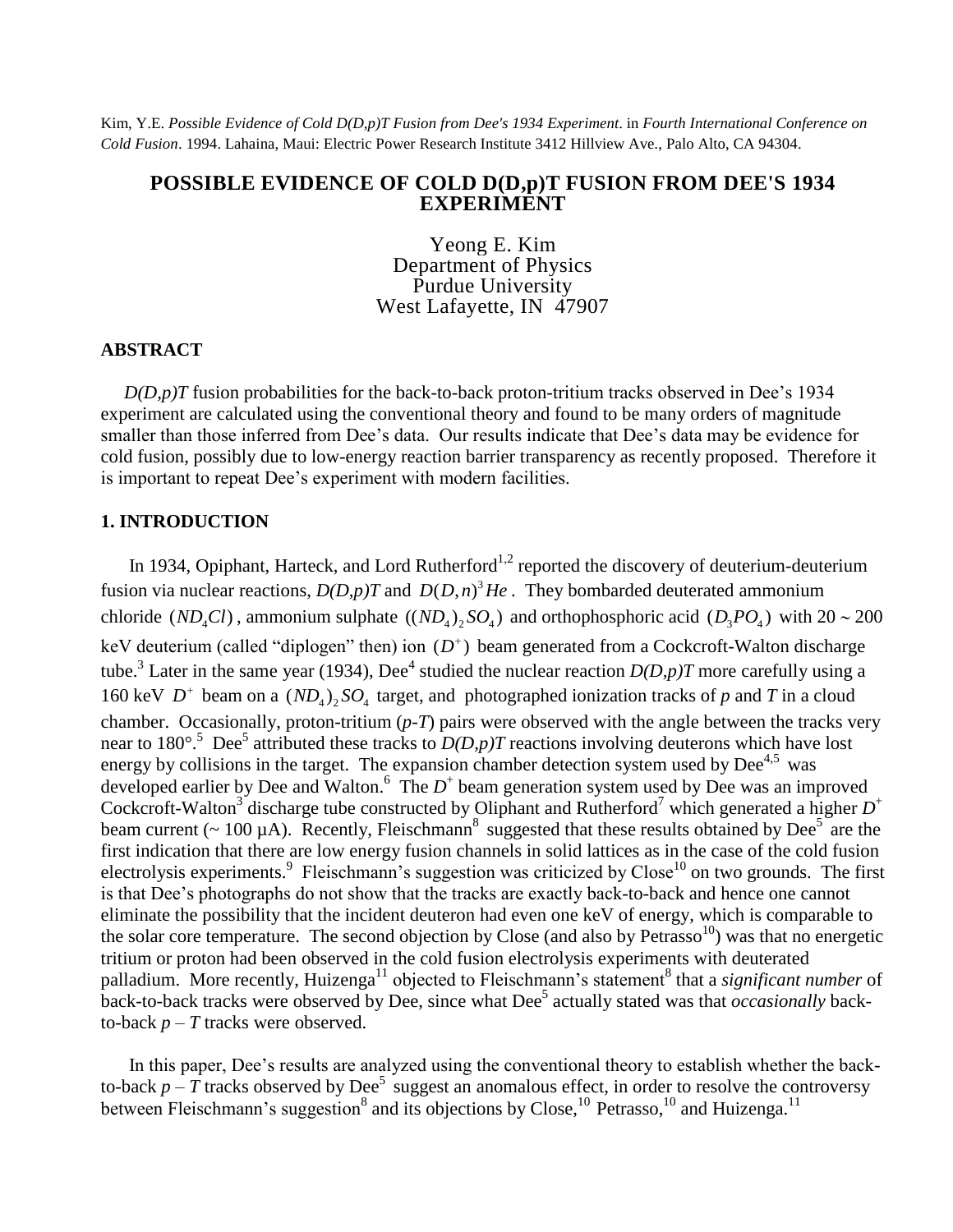## **2. FUSION KINEMATICS**

When  $D^+$  ions (deuterons) are incident on the  $(ND_4)_2SO_4$  target, the dominant fusion reactions are known to be

$$
D + D \to {}^{3}H + p \quad (Q_1 = 4.033 \text{ MeV})
$$
 (1)

and

$$
D + D \to {}^{3}\text{He} + n \ (Q_{2} = 3.269 \text{ MeV}) \tag{2}
$$

for an incident deuteron laboratory (LAB) kinetic energy  $E_D$  greater than  $\sim 10 \text{ keV}$ ,<sup>12</sup> with the *Q* values of 4.033 MeV and 3.269 MeV, respectively. For  $D(D,p)T$ , eq. (1), the velocities  $\vec{v}_p$  and  $\vec{v}_T$  of the emitted proton (*p*) and tritium (<sup>3</sup>H or *T*) are co-planar with the velocity  $\vec{v}_p$  of the incident deuteron. The scattering angles,  $\theta_L^p$  and  $\theta_L^T$ , of the emitted p and T, in the LAB frame, are measured from the direction of the incident deuteron velocity  $\vec{v}_D$  (which is the same as the direction of  $D + D$  center-of-mass (CM) velocity,  $\vec{v}_c$ ) i.e.,  $\cos \theta_L^P = \vec{v}_D \cdot \vec{v}_p = \vec{v}_C \cdot \vec{v}_p$  and  $\cos \theta_L^T = \vec{v}_D \cdot \vec{v}_T = \vec{v}_C \cdot \vec{v}_T$ . In the CM frame, the directions of *p* and *T* velocities,  $\vec{v}_p$  and  $\vec{v}_T$ , are opposite and the *p* and *T* scattering angles in the CM frame,  $\theta_c^p$  and  $\theta_c^T$ , as measured from  $\vec{v}_c$  add up to 180°,  $\theta_c^p + \theta_c^T = 180$ °. The proton scattering angles,  $\theta_L^p$  and  $\theta_C^p$ , are related by<sup>13</sup>

$$
\tan \theta \Big|_{L}^{p} = \frac{\sin \theta \Big|_{C}^{p}}{\gamma \Big|_{p} + \cos \theta \Big|_{C}^{p}}
$$
 (3)

with

$$
\gamma_{p} = \left[ \frac{m_{T}(m_{p} + m_{T})}{m_{D}m_{p}} \left( \frac{Q_{1}}{E_{D}} \right) + \frac{m_{T}(m_{T} + m_{p} - m_{D})}{m_{D}m_{p}} \right]^{-\frac{1}{2}}
$$
(4)

while the triton scattering angles,  $\theta_L^T$  and  $\theta_C^T$ , are related by

$$
\tan \theta_L^T = \frac{\sin \theta_C^T}{\gamma_T + \cos \theta_C^T}
$$
\n(5)

with

$$
\gamma_T = \left[ \frac{m_p(m_T + m_p)}{m_D m_T} \left( \frac{Q_1}{E_D} \right) + \frac{m_p(m_p + m_T - m_D)}{m_D m_T} \right]^{-\frac{1}{2}}
$$
(6)

where  $m_p$ ,  $m_D$ , and  $m_T$  are the rest masses of proton, deuteron, and tritium, respectively.

For the special case of  $\theta_c^p = \theta_c^T = 90^\circ$ , eqs. (3) and (5) reduce to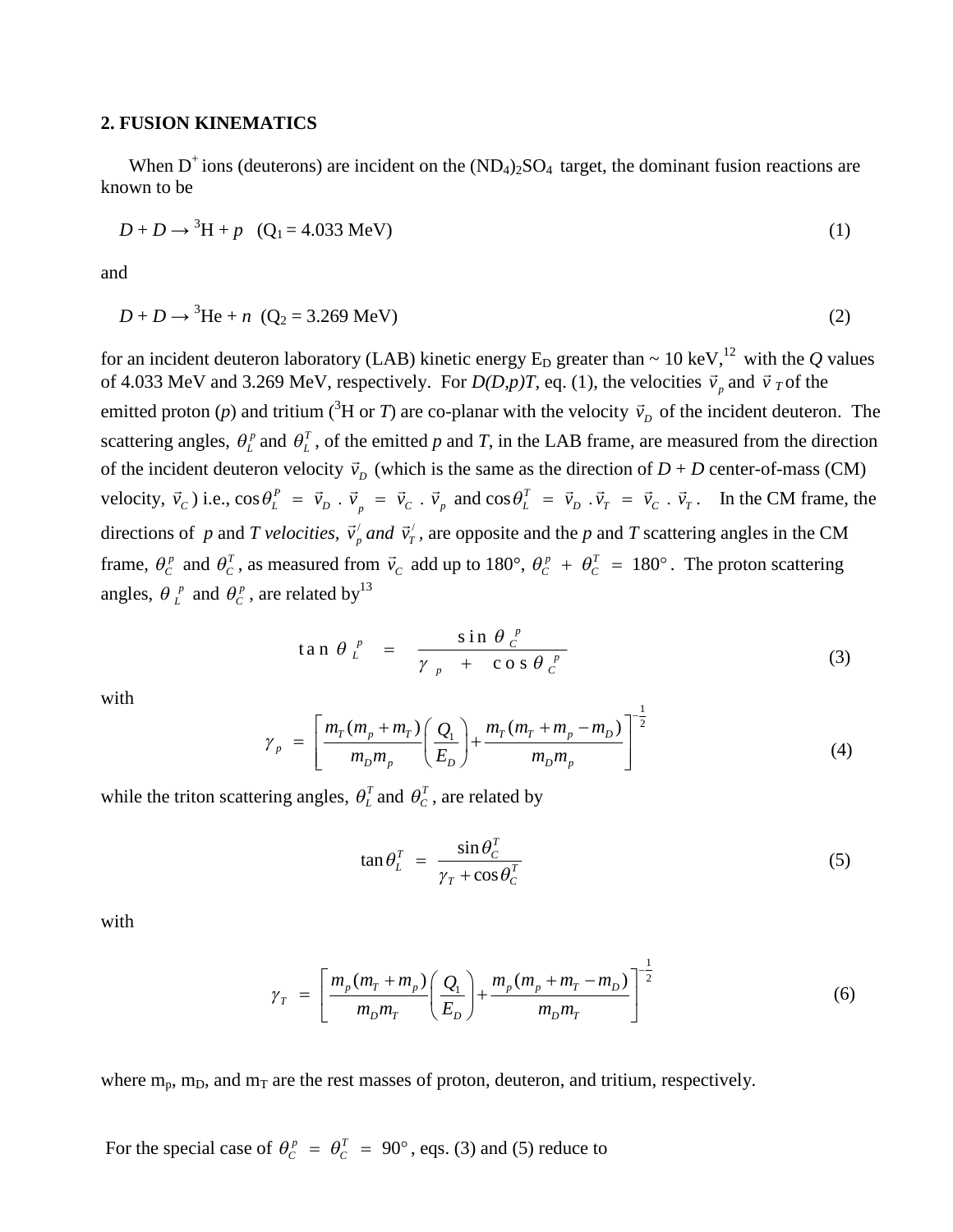$$
\tan \theta_L^p = \frac{1}{\gamma_p} = [5.979(Q_1/E_p) + 2.986]^{1/2}
$$
 (7)

and

$$
\tan \theta_L^T = \frac{1}{\gamma_T} = [0.6676(Q_1/E_D) + 0.3334]^{1/2}
$$
\n(8)

The calculated values of  $\theta_L^p$ ,  $\theta_L^T$ , and  $\theta_L^{pT} = \theta_L^P + \theta_L^T$  for the case of  $\theta_C^p = \theta_C^T = 90^\circ$  are listed in Table 1 for

several selected values of  $E_D$ . From the description and pictures given in references 5 and 6, Dee's Wilson expansion chamber has acceptance angles of ~30°, i.e.,  $75^{\circ} \le \theta_L^p \le 105^{\circ}$  and  $75^{\circ} \le \theta_L^T \le 105^{\circ}$ .  $\therefore$   $\bigcup_{L \in \mathcal{L}} \bigcup_{L \in \mathcal{L}} \bigcup_{L \in \mathcal{L}} \bigcup_{L \in \mathcal{L}} \bigcup_{L \in \mathcal{L}} \bigcup_{L \in \mathcal{L}} \bigcup_{L \in \mathcal{L}} \bigcup_{L \in \mathcal{L}} \bigcup_{L \in \mathcal{L}} \bigcup_{L \in \mathcal{L}} \bigcup_{L \in \mathcal{L}} \bigcup_{L \in \mathcal{L}} \bigcup_{L \in \mathcal{L}} \bigcup_{L \in \mathcal{L}} \bigcup_{L \in \mathcal{L}} \bigcup_{L \in \mathcal{L}} \bigcup_{L \$ Within the above acceptance angles, the results of  $\Delta\theta = 180^\circ \text{·} \theta_L^{pT}$  listed in Table 1 decrease only by ~5% for  $E_D \le 10$  keV. Therefore, if the accuracy of Dee's measurements of  $\theta_L^{pT}$  is ~  $\pm 1^{\circ}$ , we expect that  $E_D \le 2$  keV for the back-to-back *pT* tracks with  $\Delta\theta \le 2^\circ$ , while, for an accuracy of  $\pm 2.0^\circ$  for  $\theta_L^{pT}$ , we expect  $E_D < 10^{-1}$  $\sim$   $\sim$ keV, corresponding to  $\Delta\theta \leq 4^{\circ}$ .

#### **3. CONVENTIONAL FUSION PROBABILIY AND RATE**

The probability  $P(E_i)$  for a deuteron with the initial LAB kinetic energy  $E_i$  to undergo the fusion reaction (1) while slowing down in a deuterated ammonium sulfate  $(ND_4)_2SO_4$  target can be written as

$$
P(E_i) = \int dx \ n_D \sigma(E_{DD}) = \int_o^{E_i} dE_D \ \frac{n_D \sigma(E_{DD})}{|dE_D/dx|} \tag{9}
$$

where  $n_D$  is the target deuteron number density,  $\sigma(E_{DD})$  is the cross-section for reaction (1),  $dE/dx$  is the stopping power for deuteron by the target atoms, and  $E_D$  and  $E_{DD}$  are the deuteron kinetic energies in the LAB and CM frames, respectively  $(E_{DD} = E_D/2)$ .

#### **3.1. Stopping Power**

The stopping power for deuteron by the target atom *j* with the density  $n_j$  can be taken from Ref. 14. For a deuteron laboratory kinetic energy  $E_D \le 20$  keV, it is given by <sup>15</sup>

$$
\frac{dE_D}{dx} = n_j A_1 (E_D / 2)^{1/2} \times 10^{-18} keV - cm^2 \tag{10}
$$

With  $E_D$  in units of keV. For 20 keV  $\le E_D \le 1$  MeV, we have

$$
\left[\frac{dE_D}{dx}\right]^{-1} = \left[\frac{dE_D}{dx}\right]_{slow}^{-1} + \left[\frac{dE_D}{dx}\right]_{high}^{-1},\tag{11}
$$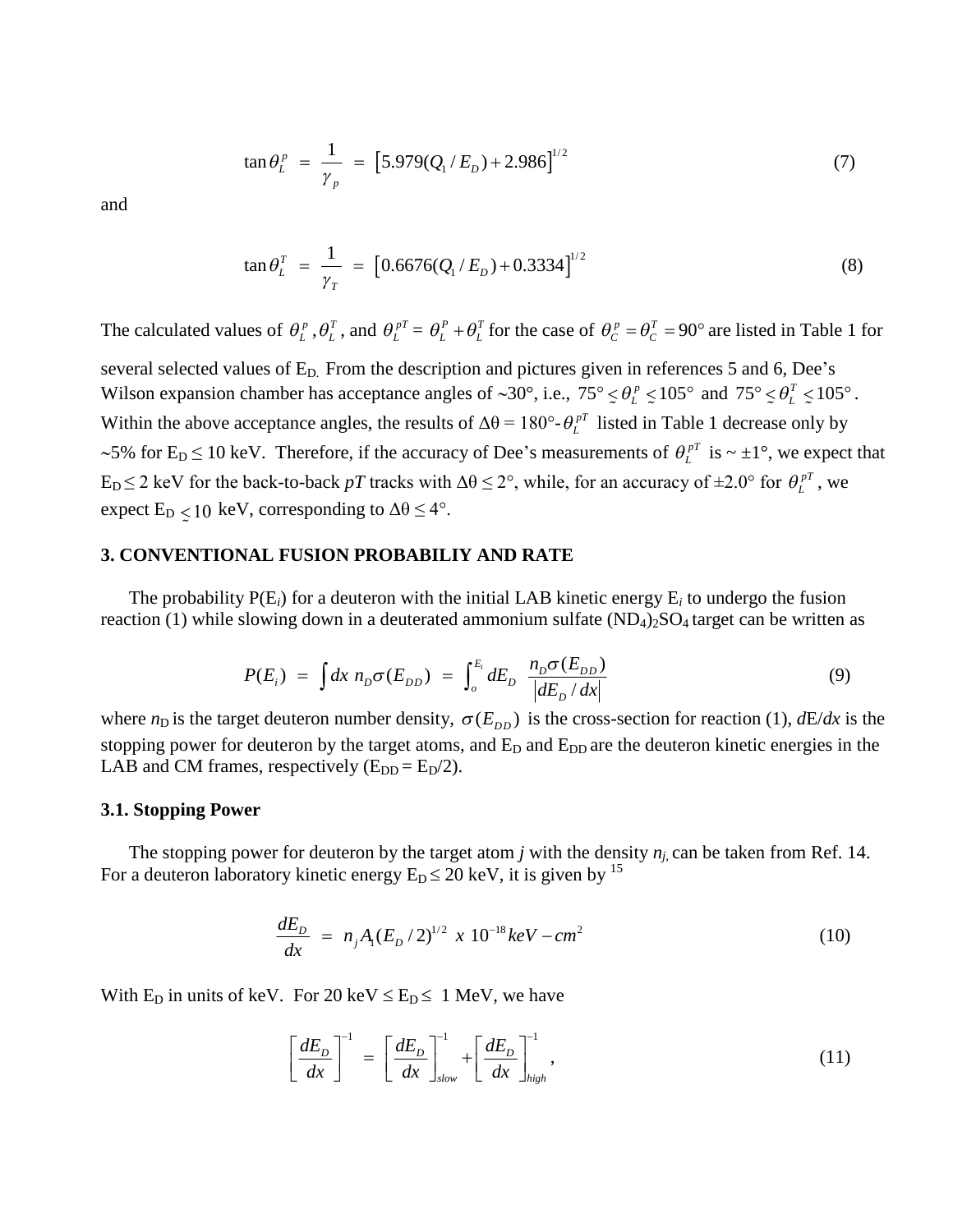where explicit expressions for  $\left[ dE/dx \right]_{slow}$  and  $\left[ dE/dx \right]_{high}$  are given in reference 15. Since

 $\left[ dE_p / dx \right]$  (eq.(11))  $\sim \left[ dE_p / dx \right]_{slow}$  and  $\left[ dE_p / dx \right]_{slow}$  agrees with dE<sub>D</sub>/dx given by eq. (10) within a factor of 2 or less for 20 keV  $\rm < E_D < 160$  keV, it is fairly accurate to assume that the stopping power is given by eq. (10) for  $E_D < 160$  keV. The atom number densities  $n_j$  for the mixtures of  $\alpha(NH_4)_2SO_4 + \beta(ND_4)_2SO_4$  with  $\alpha + \beta = 1$  are  $n_H = \alpha(6.45 \times 10^{22}/\text{cm}^3)$ ,  $n_D = \beta(6.45 \times 10^{22}/\text{cm}^3)$ ,  $n_N =$ 1.61 x  $10^{22}/\text{cm}^3$ ,  $n_\text{O} = 3.22$  x  $10^{22}/\text{cm}^3$ , and  $n_\text{S} = 0.806$  x  $10^{22}/\text{cm}^3$ , respectively for hydrogen deuterium, nitrogen, oxygen and sulfur, respectively. Using eq. (10), the stopping powers for deuteron by the target atoms, H, D, N, O, and S are given by

$$
\frac{dE_D}{dx}(H) = \alpha (5.756 \times 10^4) \sqrt{E_D} keV/cm \tag{12}
$$

$$
\frac{dE_D}{dx}(D) = \beta (5.756 \times 10^4) \sqrt{E_D} keV/cm \tag{13}
$$

$$
\frac{dE_D}{dx}(N) = 3.363 \times 10^4 \sqrt{E_D} keV/cm
$$
\n(14)

$$
\frac{dE_D}{dx}(O) = 6.038 \times 10^4 \sqrt{E_D} keV/cm \tag{15}
$$

and

$$
\frac{dE_D}{dx}(S) = 1.965 \times 10^4 \sqrt{E_D} keV/cm,
$$
\n(16)

respectively. Therefore, the stopping power for D is the target consisting of a  $\alpha(NH_4)_2SO_4$  and  $\beta(ND_4)_2SO_4(\alpha + \beta = 1)$  is given by the sum of the eqs. (12) through (16),

$$
\frac{dE_D}{dx} = 1.712 \times 10^5 \sqrt{E_D} keV/cm \tag{17}
$$

where  $E_D$  is in units of keV.

#### **3.2. Parameterized Cross-Section**

The cross-section  $\sigma(E_{DD})$  for the D(D,*p*)*T* reaction has not been measured for  $E_{DD} \le 5$  *keV* . For  $E_{DD} \leq 5$  keV,  $\sigma(E_{DD})$  is calculated by extrapolating the experimental values of  $\sigma(E_{DD})$  at higher  $\tilde{C}$ energies using the parameterization  $(E = E_{DD})$ 

$$
\sigma(E) = \frac{S(E)}{E} T_G(E) \tag{18}
$$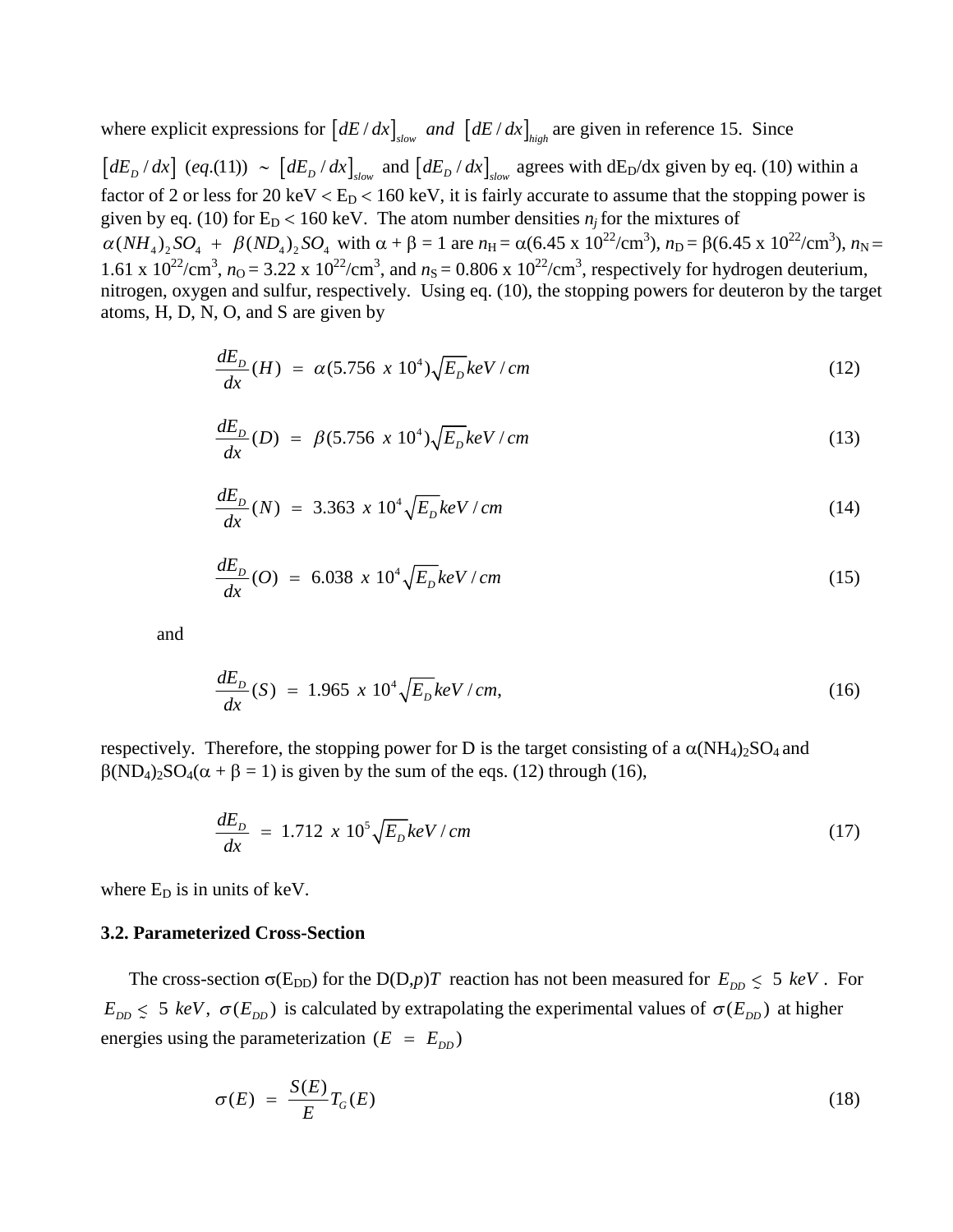where  $T_G(E) = \exp \left[ -(E_G/E)^{1/2} \right]$ ,  $E_G = (2\pi \alpha Z_D Z_D)^2 \mu c^2$  or  $E_G^{1/2} \approx 31.39$   $(keV)^{1/2}$  with the reduced mass  $\mu = m_p m_p / (m_p + m_p) = \frac{1}{2}$  $\mu = m_p m_p / (m_p + m_p) = \frac{1}{2} m_p$ . The transmission coefficient ("Gamow" factor) T<sub>G</sub>(E) results from the approximation  $E \ll B$  (Coulomb barrier height). Note that  $\sigma(E)$  described by eq. (18) is valid only from non resonance fusion reactions. The S-factor, S(E), is extracted from the experimentally measured values<sup>12</sup> of the cross-section,  $\sigma(E)$ , for  $E \ge 4$  keV and is nearly constant,<sup>12</sup>  $\tilde{.}$  $S(E) \approx S(0) = 52.9 \text{ keV} - \text{barn}$ , for both reactions (1) and (2).

#### **3.3. Conventional Estimates of Fusion Probability**

Using the results of eqs. (17) and (18) with  $n_D = \beta (6.45 \times 10^{22} / cm^3)$ ,  $P(E_i)$  given by eq. (9) can be written as

$$
P(E_i) = \int_o^{E_i} dE_D \frac{n_D S(E_{DD})}{|dE_D/dx|E_{DD}} e - \sqrt{E_G} / \sqrt{E_{DD}}
$$

$$
= \frac{2n_{D}S(0)}{1.712 \times 10^{4} \ (keV/cm)} \ \frac{1}{\sqrt{E_{G}}} e - \sqrt{E_{G}} / \sqrt{E_{i}}
$$

where  $\sqrt{E_G}$  =  $\sqrt{2}\sqrt{E_G}$  = 44.39 $\sqrt{keV}$  and  $E_i$  is in units of keV. Using S(0) = 52.9 x 10<sup>-24</sup> cm<sup>2</sup> – keV and  $n_D = \beta (6.45 \times 10^{22} / cm^3)$ ,  $P(E_i)$  can be written as

$$
P(Ei) = \beta (0.90 \times 10^{-6}) e^{-\sqrt{E_{G}}/\sqrt{E_{i}}}
$$
 (20)

The calculated values of  $P(E_i)$  using eq. (20) with  $\beta = 1$  are listed in Table 2 for several selected values of  $E_i$ .

#### **3.4. Conventional Estimates of Fusion Rates**

As described by Dee and Walton, $6$  Dee<sup>5</sup> used a discharge tube similar to that of Oliphant and Rutherford<sup>7</sup> which gave a proton beam current of 100  $\mu$ A using an accelerating voltage not greater than 250 kV. Assuming that the same system generated the deuteron beam current of  $I = 100 \mu A$  with a deuteron LAB energy of  $E_i = 160 \text{ keV}$ , we can obtain conventional estimates of the expected fusion rates R(E*i*) from

$$
R(E_i) = \Phi P(E_i) \tag{21}
$$

where  $\Phi$  is the incident deuteron flux given by

$$
\Phi = (0.625 \times 10^{19} \text{ } D^{+}/\text{sec}) \text{ } I \tag{22}
$$

with *I* in units of amperes. For  $I = 100 \mu A$ , the conventional estimate of  $R(E_i)$  is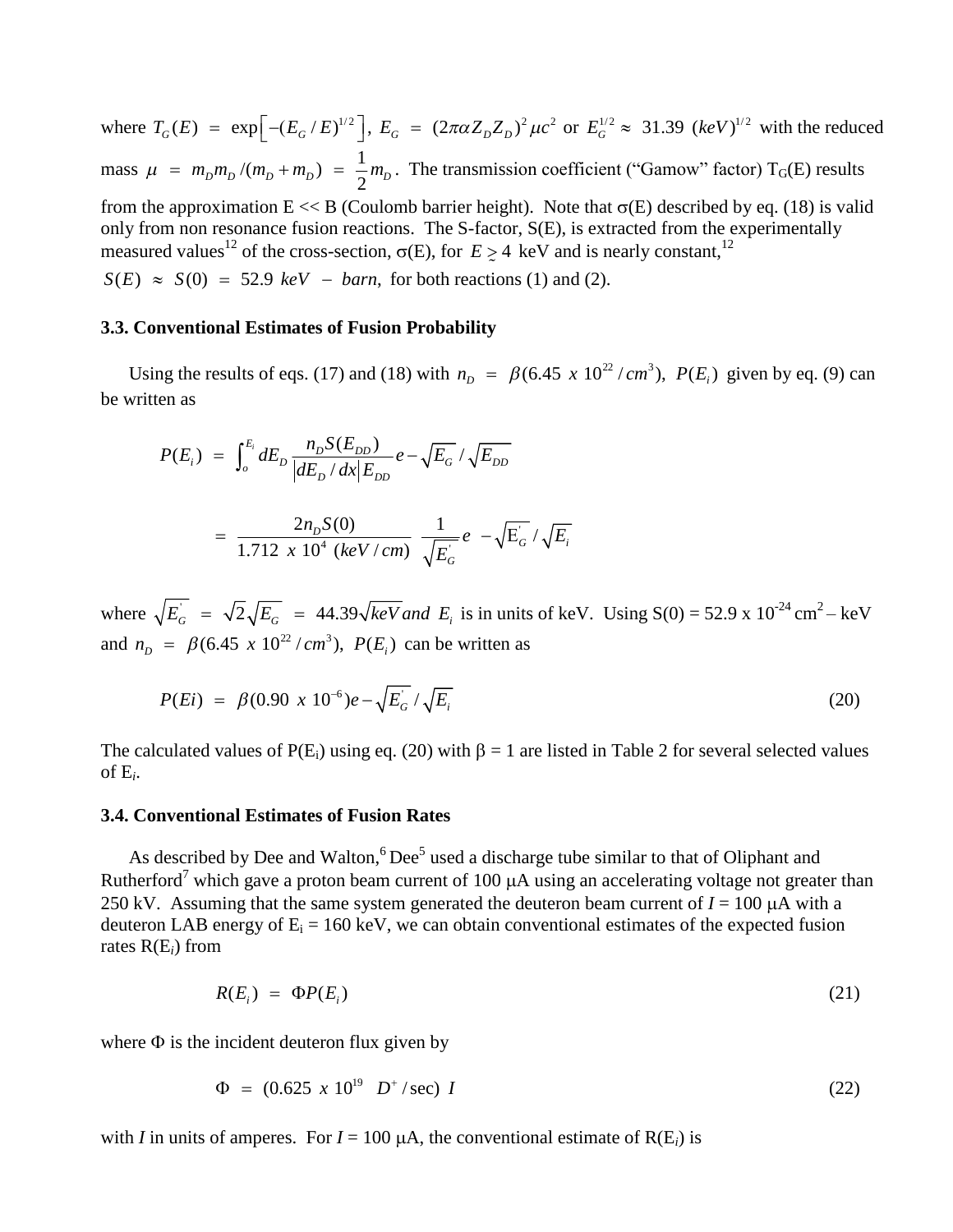$$
R(E_i) = 0.562 \times 10^9 \beta e - \sqrt{E_G} / \sqrt{E_i} / \text{sec}
$$
 (23)

with  $E_i$  in units of keV. The calculated values of  $R(E_i)$  from eq. (23) with  $\beta = 1$  are listed in Table 2 for several selected values of  $E_i$ . It is likely that Dee used a much lower current than 100  $\mu$ A by controlling it with a beam shutter in order to have a manageable counting rate for the pT tracks produced in his Wilson expansion chamber.

## **4.AnalysisofDee'sData**

From the conventional estimates of  $P_R(E_i)$  given in Table 2, we see that out of a total of  $10^{12}$  pT tracks (162°  $\lt \theta_L^{pT} \lt 180^\circ$ ) produced, only one is expected to be a back-to-back  $(178^{\circ} < \theta_t^{pT} < 180^{\circ})$  pT track, which is impossible to be observed occasionally with Dee's experimental set up. If we interpret Dee's "occasional observations" to mean 1 out of 100 (a reasonable interpretation) which corresponds to a degraded deuteron kinetic energy of  $E_D = 30$  keV (see Table 2), we expect  $\theta_L^{pT} \ge 172^\circ$  (see Table 1), which cannot be back-to-back pT track with the accuracy of  $\pm 2^\circ$  $\sim$ <br> $\sim$   $\sim$   $\frac{7}{4}$ for measuring  $\theta_L^{pT}$ .

### **4.1. Scattered Deuteron Mechanism**

We now investigate a mechanism in which the incident deuteron could be scattered by a target atom into the Wilson expansion chamber acceptance angles,  $\theta_D = 90^\circ \pm 15^\circ$ , prior to fusing with a target deuteron to produce a back-to-back pT track (which is possible if  $\theta_c^p$  or  $\theta_c^T$  is nearly parallel to  $\theta_D$ ).

For a screened Coulomb potential

$$
V_c(r) = \frac{Z_D Z_j e^2}{r} e^{-r/a}
$$
 (24)

with a screening radius *a*, and atomic numbers  $Z_D(=1)$  and  $Z_i$  for the deuteron and target atom *j*, respectively, the scattering amplitude  $f(\theta_c)$  in the Born approximation is given by<sup>16</sup>

$$
f(\theta_c) = \frac{2 \ \mu Z_j e^2 a^2}{\hbar^2 (4k^2 a^2 \sin^2 \frac{\theta_c}{2} + 1)}
$$
(25)

where  $\hbar^2 k^2 / 2$   $\mu = E_{CM}$  with reduced mass  $\mu$  and the CM kinetic energy E<sub>CM</sub>. The probability of the incident deuteron being scattered by a target atom *j* into the CM angle  $\theta_c$  is then

$$
P_j(\theta_c) = \left| \frac{f(\theta_c)}{f(0)} \right|^2 = \left[ 8 \left( \frac{m_D}{\hbar^2} \right) \left( \frac{m_D}{m_D + m_j} \right)^2 E_{D^{a^2}} \left( \sin \frac{\theta_c}{2} \right)^2 + 1 \right]^{-2}
$$
(26)

where  $E_D$  and *a* are in units of keV and  $\hat{A}$ , respectively. The CM angle  $\theta_c$  is related to the deuteron LAB scattering angle  $\theta_L$  by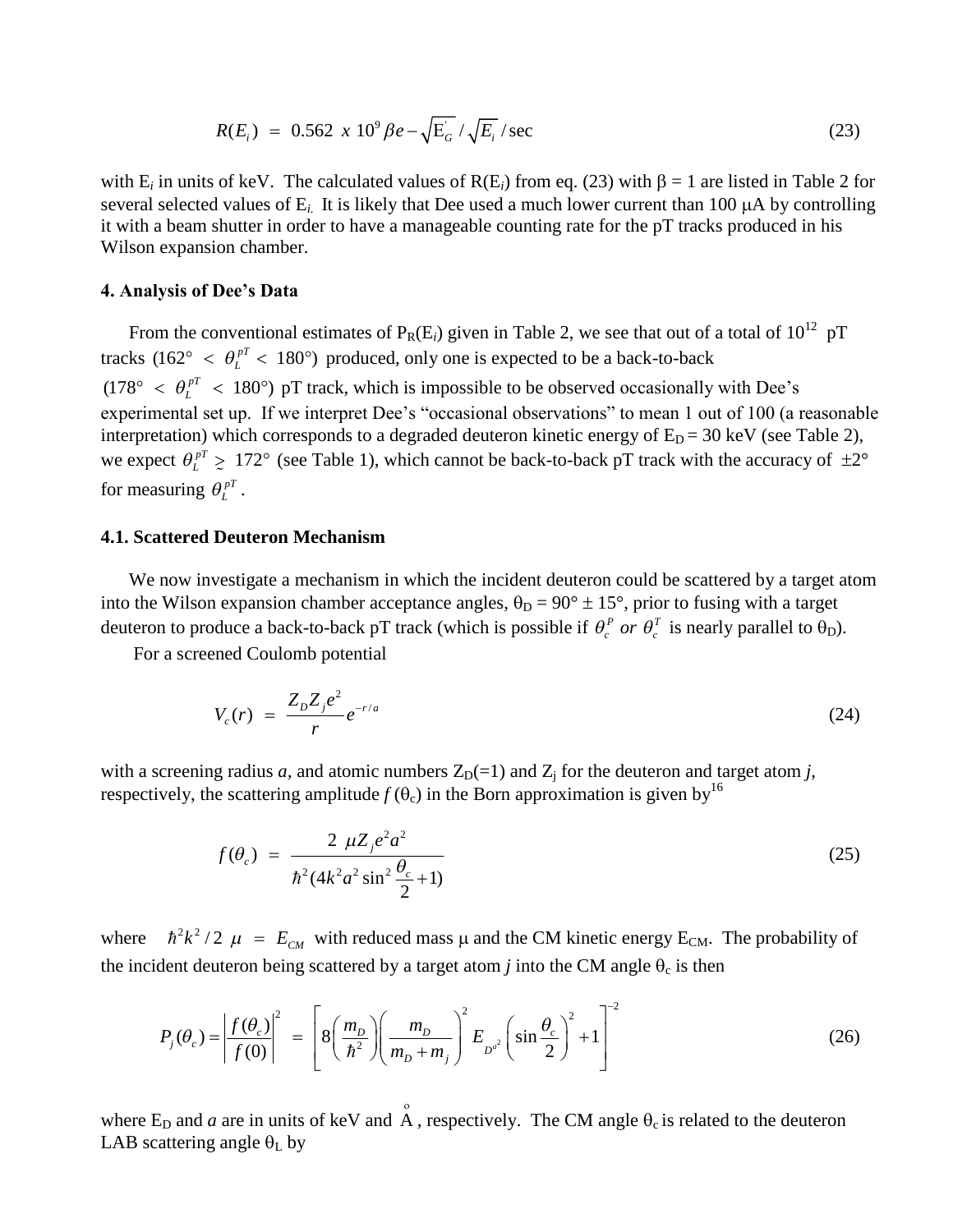$$
\tan \theta_{L} = \frac{\sin \theta_{c}}{(m_{D}/m_{j}) + \cos \theta_{c}}
$$
 (27)

Using  $a = \hbar^2 / m_e e^2 Z_j^{1/3} = 0.529 \text{ Å} / Z_j^{1/3}$  and eq. (27), P<sub>s</sub>( $\theta$ ) for deuteron-sulfur atom Coulomb scattering for  $\theta_c = 30^\circ$  or  $\theta_L = 28.3^\circ$  is calculated and found to be  $P_S(30^\circ) = 2.32 \times 10^{-8}$ . Since  $P_D(30^\circ)$ ,  $P_N(30^\circ)$ , and  $P_O(30^\circ)$  are smaller than  $P_S(30^\circ)$ , we can conclude that only a few out of  $10^8$  incident 160 keV deuterons move out beyond  $\theta_L \approx 28^\circ$  of the incident direction after the first encounter with the target atom. Therefore, the scattered deuteron mechanism cannot explain Dee's back-to-back pT tracks.

## **4.2. Suggested Experimental Tests**

Since the conventional estimates of fusion probability and rate for the events observed by Dee<sup>5</sup> with the *p* – *T* opening angle 180° >  $\theta_L^{pT}$  > 178° corresponding to the deuteron LAB kinetic energy  $E_D \leq 2 \text{ keV}$  are smaller by many orders of magnitude than the inferred values from Dee's experiment,  $\omega_D$   $\omega$  = not the simulated of magnetic strongly that the magnetic strategies,  $E_D$  < 2 keV. It is it suggests strongly that the conventional estimates are not reliable at a low energies,  $E_D$  < 2 keV. It is therefore important to repeat Dee's experiment with improved Wilson expansion chambers. In addition to using the Wilson expansion chamber, one should also use other modern visual detecting systems<sup>17</sup> such as a diffusion cloud chamber, with high current (continuous or pulsed) low-energy deuteron beams.

### **5. CONCLUSION**

Contrary to objections raised by Close<sup>10</sup>, Petrasso<sup>10</sup>, and Huizenga<sup>11</sup>, the suggestion made by Fleischmann that Dee's back-to-back pT tracks are the first indication of cold fusion my have validity since it is shown that the conventional theoretical estimates cannot explain the back-to-back pT tracks observed by Dee<sup>5</sup>.

One plausible explanation<sup>18</sup> of Dee's data for the back-to-back pT tracks, based on a general and more realistic solution of the transmission coefficient  $T_{KZ}(E)$  by Kim and Zubarev<sup>18</sup>, is that reaction barrier transparency exists for the transmission coefficient near the fusion threshold energy.<sup>19</sup> The conventional Gamow transmission coefficient,  $T_G(E)$ , is restricted to non-resonant reactions, and hence cannot describe such resonant behavior of transmission coefficient. In other conventional theoretical models, Breit-Wigner (BW) resonances are included in the S-factor, S(E), in eq. (18), but any enhancement of  $\sigma(E)$  due to the BW resonance is limited to at most a few orders of magnitude increase and hence cannot explain Dee's data. Therefore, it is important to repeat Dee's data. Therefore, it is important to repeat Dee's experiment with modern facilities and techniques.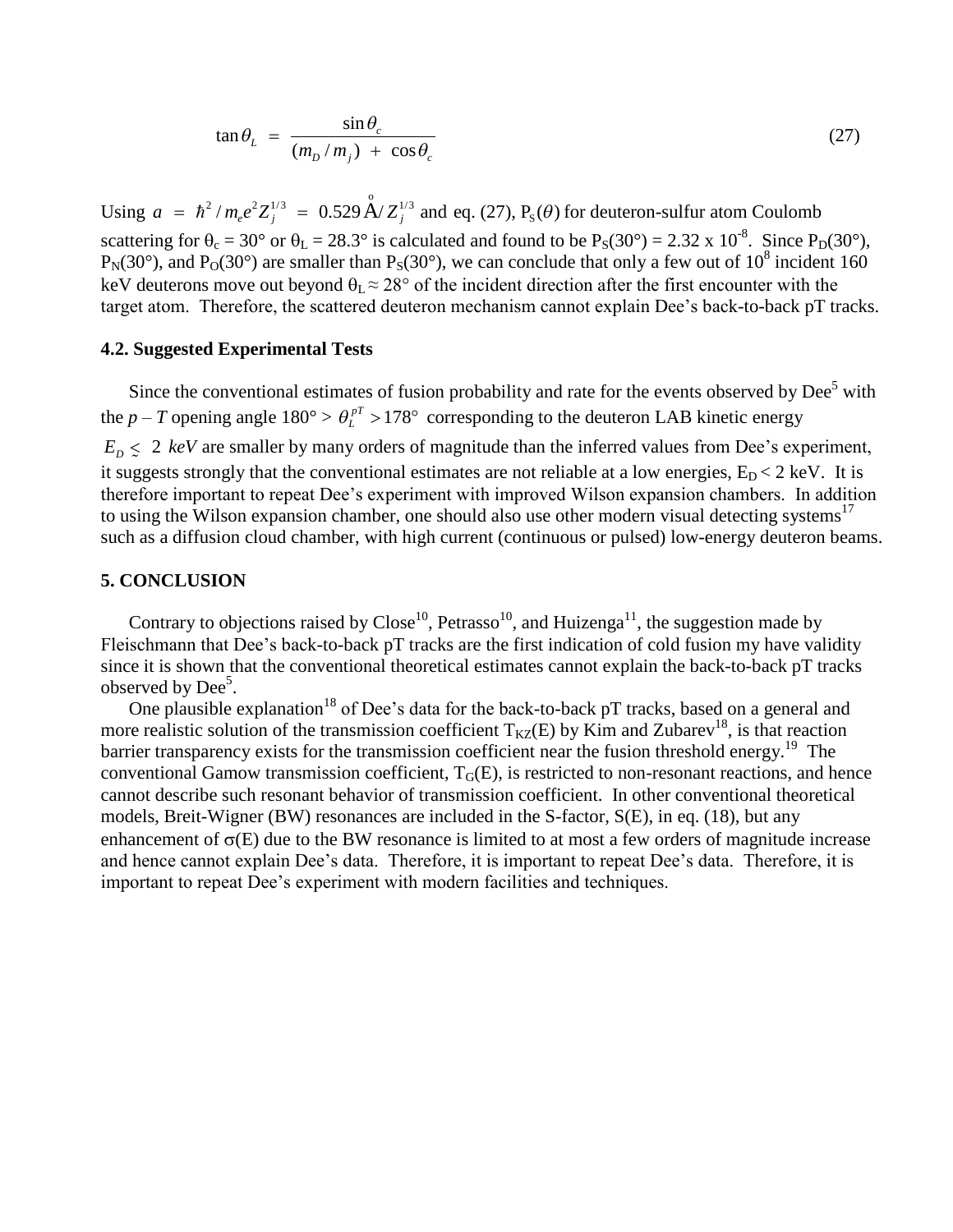## **ACKNOWLEDGEMENTS**

This work has been supported in part by the Electric Power Research Institute.

## **REFERENCES**

- 1. M.L. Oliphant, P. Harteck, and Lord Rutherford, "Transmutation Effects Observed by Heavy Hydrogen,"Nature**133**, 413 (1934).
- 2. M.L.E. Oliphant, P. Harteck, and Lord Rutherford, "Transmutation Effects Observed by Heavy Hydrogen,"Proc.Roy.Soc.A**144**, 692 (1934).
- 3. J.D. Cockcroft and E.T.S. Walton, "Experiments with High Velocity Positive Ions.-(I) Further Developments in the Method of Obtaining High Velocity Ions," Proc. Roy. Soc. A 136, 619 (1932).
- 4. P.I.Dee,"DisintegrationoftheDiplon,"Nature,**133**, 564 (1934).
- 5. P.I. Dee, "Some Experiments upon Artificial Transmutation using the Cloud-track Method," Proc. Roy. Soc. A **148**, 623 (1935).
- 6. P.I.DeeandE.T.S.Walton,"APhotographicInvestigationoftheTransmutationofLithiumand Boron by Proton and of Lithium by Ions of the Heavy Isotope of Hydrogen," Proc. Roy. Soc. A **141,** 733 (1933).
- 7. M.L.E. Oliphant and Lord Rutherford, "Experiments on the Transmutation of Elements by Protons,"Proc.Roy.Soc.A**141**, 259 (1933).
- 8. M. Fleischmann, "An Overview of Cold Fusion Phenomena," in the Proceedings of the First Annual Conference on Cold Fusion, Salt Lake City, March 28-31, 1990, pp. 344-349.
- 9. M. Fleischmann, S. Pons, and M. Hawkins, "Electrochemically Induced Nuclear Fusion of Deuterium,"J.Electroanal.Chem.**261**, 301 (1989).
- 10. F. Close, *Too Hot to Handle*, W.H. Allen Publishing (1990), pp. 318-323.
- 11. J.R. Huizenga, *Cold Fusion: the Scientific Fiasco of the Century,* University of Rochester Press (1992), p. 100.
- 12. A.Krauss,H.W.Becker,H.P.Trautvetter,andC.Rolfs,"Low-Energy Fusion Cross Sections of  $D + D$  and  $D + {}^{3}He$  Reactions," Nucl. Phys. A 465, 150 (1987).
- 13. A.P. Arya, *Nuclear Physics,* Allen & Bacon, Inc., Boston (1966), pp. 79-89.
- 14. H.H. Anderson and J.F. Ziegler, *Hydrogen Stopping Powers and Ranges in All Elements,* Pergamon Press, New York (1977).
- 15. Y.E.Kim,M.Rabinowitz,Y.K.Bae,G.S.Chulick,andR.A.Rice,"Cluster-Impact Nuclear Fusion: Shock-Wave Analysis," Mod. Phys. Lett. B 5, 941 (1991).
- 16. L.I. Schiff, *Quantum Mechanics,* McGraw-Hill (1966), p. 325.
- 17. W.E. Burcham, *Nuclear Physics,* McGraw-Hill (1966), Chapter 6.
- 18. Y.E. Kim and A.L. Zubarev, "Coulomb Barrier Transmission Resonance for Astrophysical Problems," Mod. Phys. Lett. B 7, 1627 (1993); "Generalized Coulomb Barrier Transmission Coefficient for Solar Neutrino and Astrophysical Problems," International J. of Theor. Phys. 33, 1889 (1994).
- 19. Y.E. Kim, J.-H. Yoon, A.L. Zubarev, and M. Rabinowitz, "Reaction Barrier Transparency for Cold Fusion and Deuterium and Hydrogen," Proceedings of the 4<sup>th</sup> International Conference on Cold Fusion, Maui, Hawaii, December 6-9, 1993.